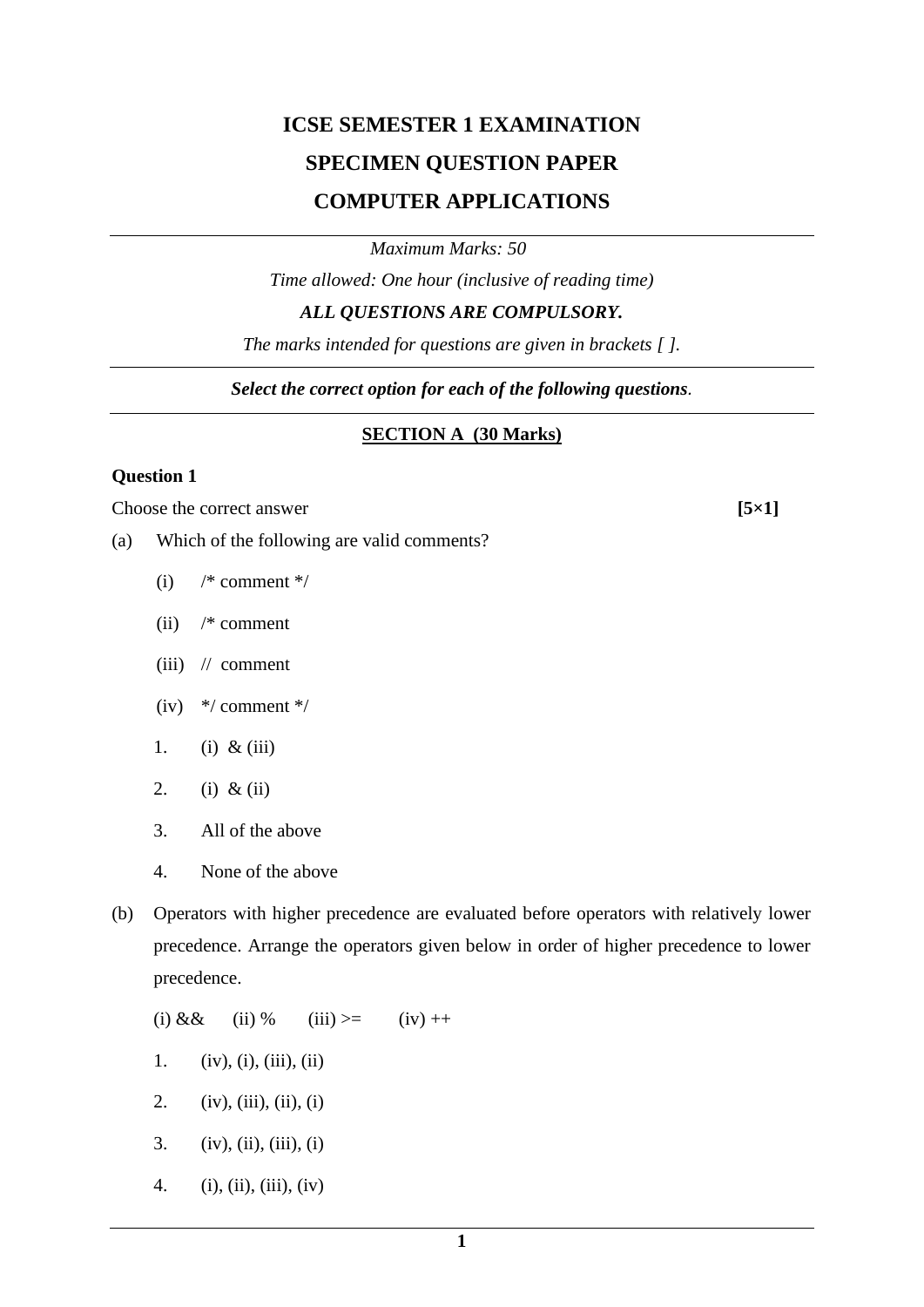(c) Which of the following keyword is used to create an instance of a class?

- 1. new
- 2. public
- 3. class
- 4. None of the above
- (d) What is the final value stored in variable x ?

double  $a = -8.35$ ;

double  $x = Math.abs(Math.float(o))$ ;

- 1. 9.0
- 2. 7.0
- 3. 6
- 4. 7

(e) Name the type of error in the statement given below:

 $int r=100/0;$ 

- 1. Syntax
- 2. Runtime
- 3. Logical
- 4. None of the above

#### **Question 2**

Fill in the blanks with the correct option **[5×1]** 

(a) The \_\_\_\_\_\_\_\_\_\_\_\_\_ allows a class to use the properties and methods of another class.

- 1. Inheritance
- 2. Polymorphism
- 3. Encapsulation
- 4. None of the above

(b) The number of bytes occupied by char data type is \_\_\_\_\_\_\_\_\_\_byte/s

- 1. 4
- 2. 8
- 3. 2
- 4. None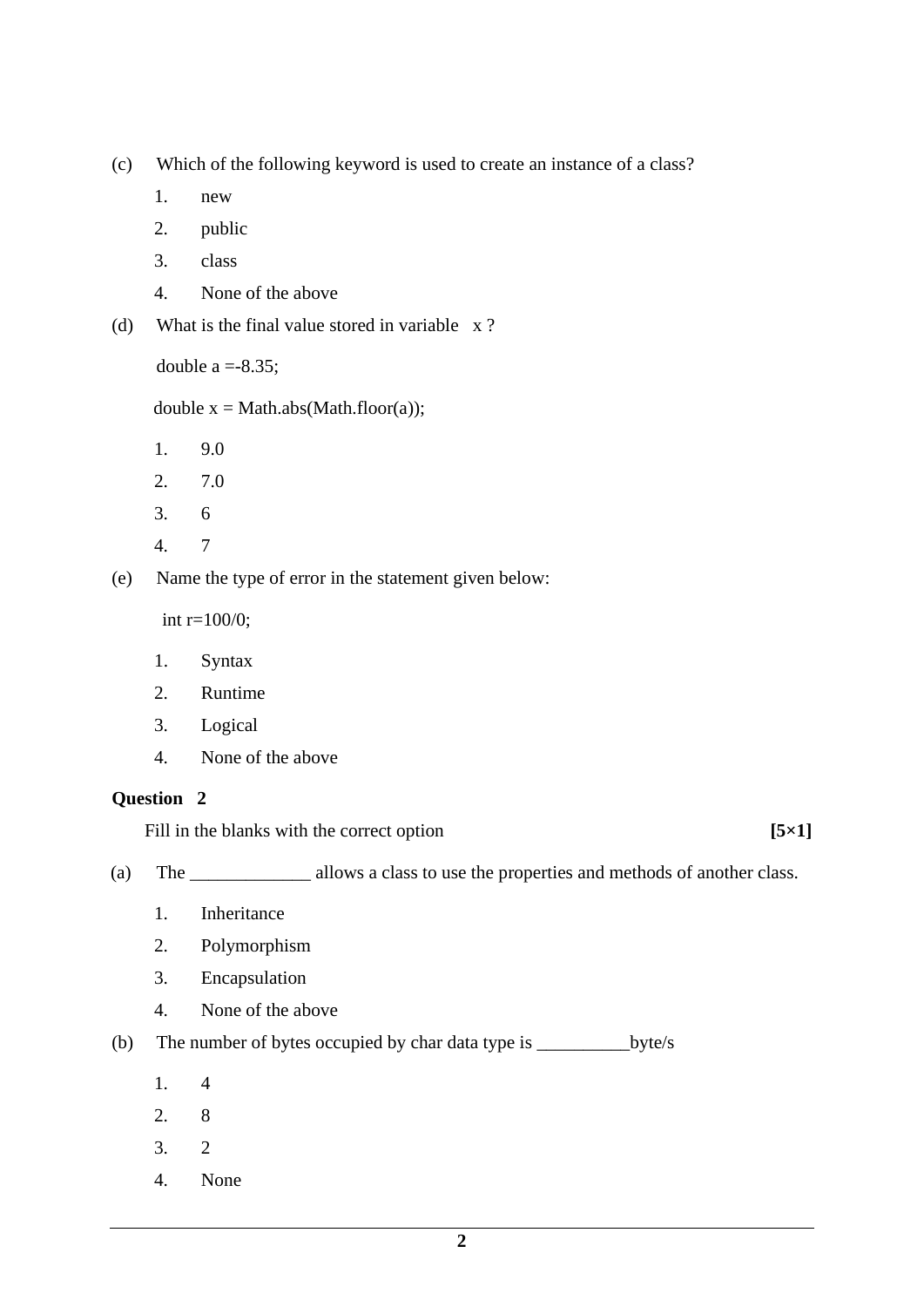- (c) The \_\_\_\_\_\_\_\_\_ is called an instance of a class
	- 1. Object
	- 2. Attributes
	- 3. State
	- 4. None

(d) The \_\_\_\_\_\_\_\_\_\_\_\_ are the words which have special meaning

- 1. Keywords
- 2. Identifier
- 3. Methods
- 4. Package

(e) Method that accepts a string without any space is \_\_\_\_\_\_\_

- 1. next()
- 2. nextLine()
- 3. nextInt()
- 4. None of the above

## **Question 3**

Name the following **[5**×1]

- (a) The keyword to make a variable as a class variable
	- 1. static
	- 2. Static
	- 3. final
- (b) Intermediate code obtained after compilation
	- 1. Source code
	- 2. Byte Code
	- 3. Object code
- (c) The method with the same name as of the class and which does not have a return data type is called as
	- 1. Constructor
	- 2. Function
	- 3. Method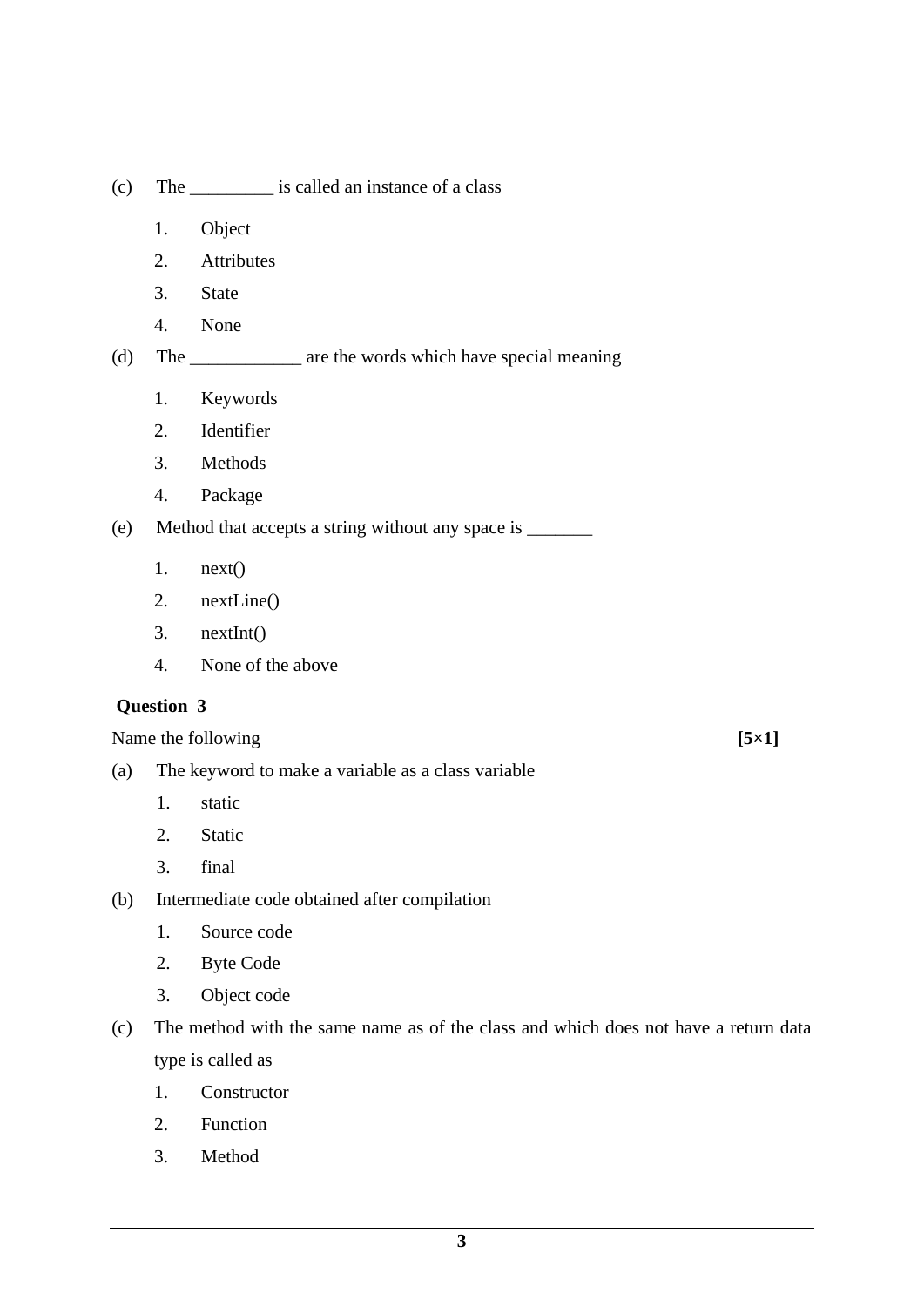- (d) The statement to stop the execution of a construct.
	- 1. System.exit(0)
	- 2. break
	- 3. STOP
- (e) Invoking a method by passing the objects of a class is termed as
	- 1. Call by value
	- 2. call by reference
	- 3. call by method

State True Or False **[5**×1]

- (a) byte is a non primitive data type
	- 1. True
	- 2. False
- (b)  $!(2>3&8.4>6)$ 
	- 1. True
	- 2. False
- (c) Scope of local variable is within a class.
	- 1. True
	- 2. False
- (d) The *default* statement is optional in switch- case.
	- 1. True
	- 2. False
- (e) The assignment operator(=) is left associative.
	- 1. True
	- 2. False

## **Question 5**

Choose the odd one **[5**×1]

- (a) 1. Encapsulation
	- 2. Data abstraction
	- 3. Portable
	- 4. Polymorphism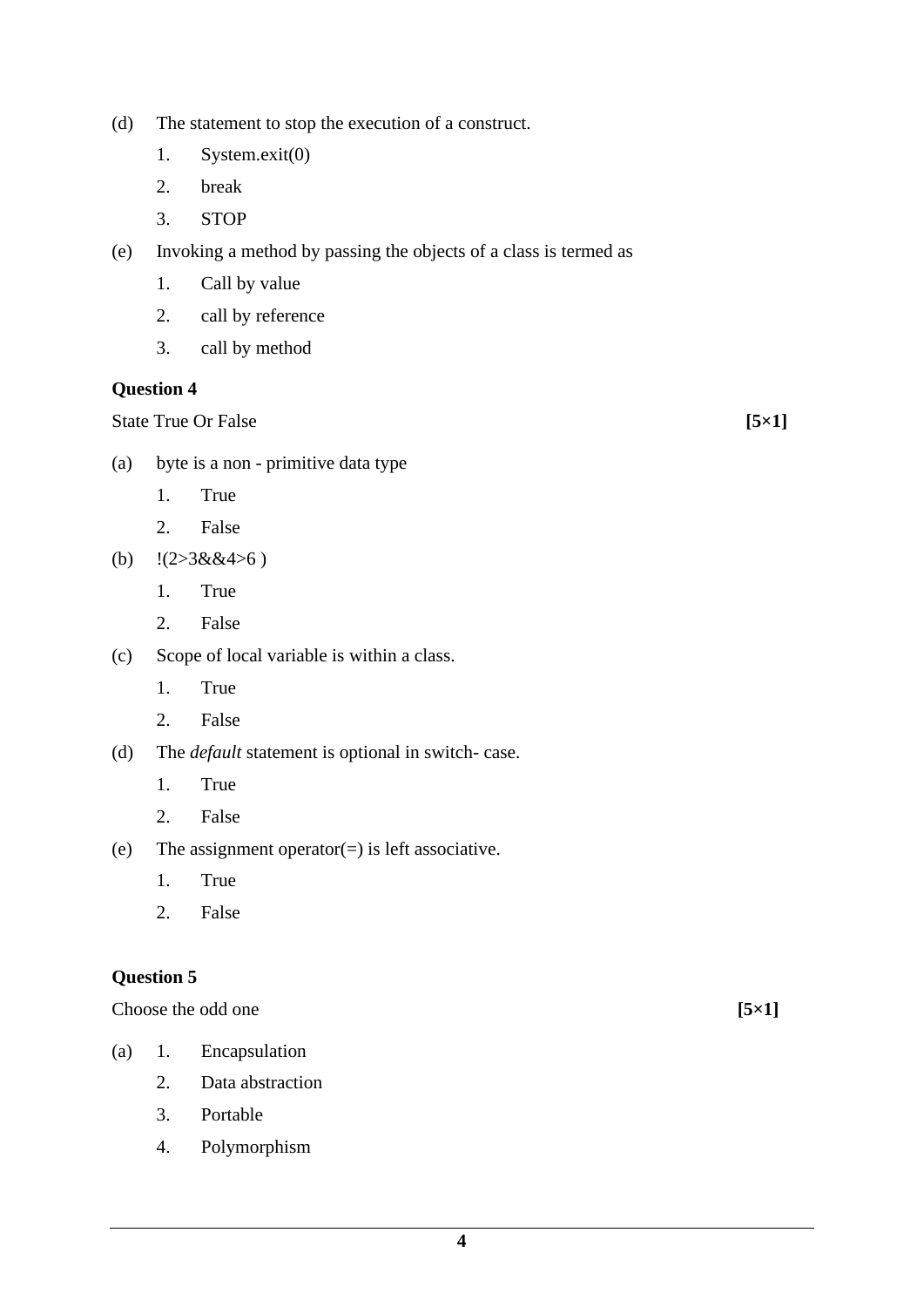- (b) 1.  $>$ 
	- $2. = =$
	- 3. &&
	- $4. < 1$
- (c) 1. return
	- 2. break
	- 3. continue
	- 4. System.exit(0)
- (d) 1. int
	- 2. double
	- 3. char
	- 4. String
- (e)  $1. +$ 
	- 2. %
	- 3. /
	- 4. ||

Give the output of the following  $[5 \times 1]$ 

(a)  $x + 1 = x + 1 + x + 1 + x + x + x; [x = 5]$ 

- 1. 29
- 2. 28
- 3. 26

(b) if ( $a > b$ )

System.out.println(a+b);

System.out.println (a\*b); when  $a = 5$  and  $b = 7$ 

- 1. 12, 35
- 2. 35
- 3. 35, 12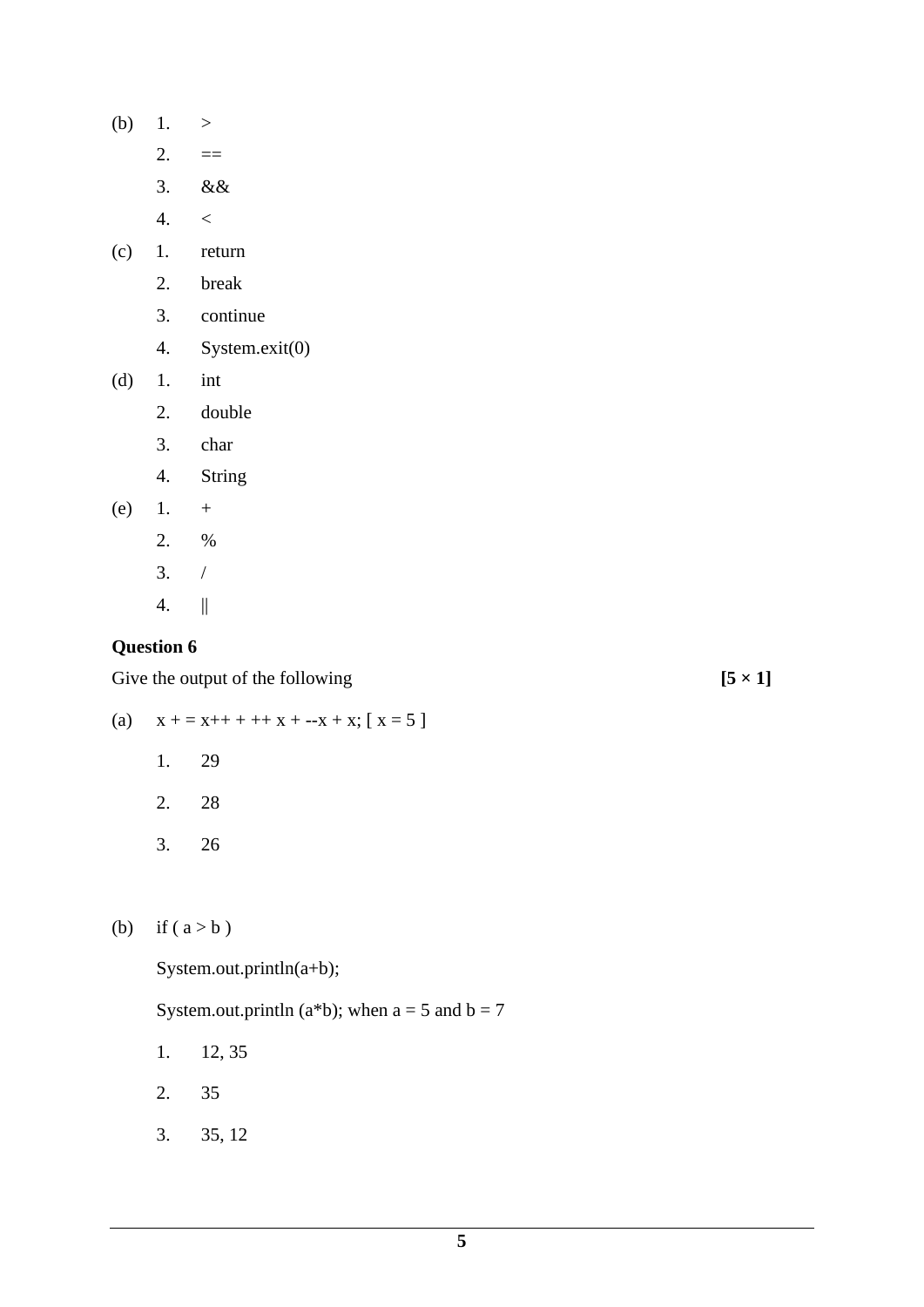- (c) String  $x = (a \ge 90)$ ? "excellent" : "best"; when  $a = 90$ 
	- 1. best
	- 2. excellent
	- 3. excellentbest
- (d) switch  $(x)$

{ case 'a' : System.out.println("Discipline");

case 'b' : System.out.println ("Dedication"); break;

case 'c' : System.out.println("Commitment");

default : System.out.println("Success");

- $\}$  when  $x='A'$
- 1. Discipline
- 2. Dedication
- 3. Success
- (e)  $n=1000$ ;

while  $(n>10)$ 

{ n=n/10;

}

System.out.println(n); How many time the loop is executed and what is the output?

- 1. Loop is executed 2 times and the output is 100
- 2. Loop is executed 3 times and the output is 10
- 3. Loop is executed 2 times and the output is 10.

## **SECTION B (20 Marks)**

## **Question 7**

Given below is a class with the following specifications:

Class name : overload

Member Methods:

void print (int  $n$ ) – to print the first 'n' natural numbers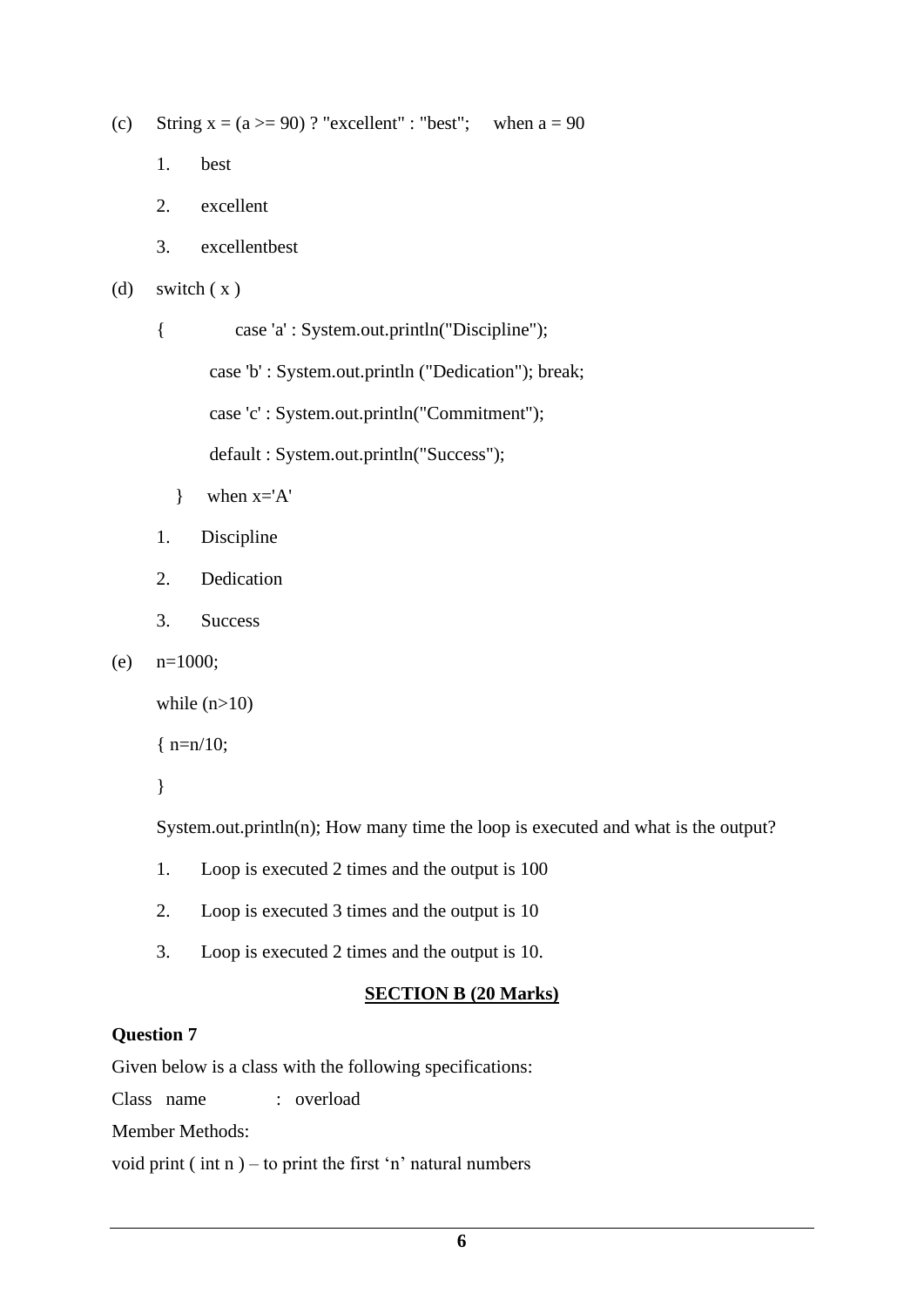boolean print (int m, int n) – to check whether n is a multiple of m or not Fill in the blanks of the given program with appropriate java statements –  $class (a)$ 

```
{
   void print (int n)
   {
      int k;
      for ( (b) ______; (c) ______; (d) ___________)
      {
          System.out.println(k);
      }
   }
   boolean print( int m, (e)______)
   {
      if ( (f) \qquad \qquad \qquad )return true;
      else
      return false;
   }
}
(a) 1. OVERLOAD
   2. overload
   3. \text{ class } [1]
(b) 1. k = 1;
   2. k = n;
   3. k = 0 [1]
(c) 1. k \le n;
   2. k>=n;
   3. k+n; [1]
```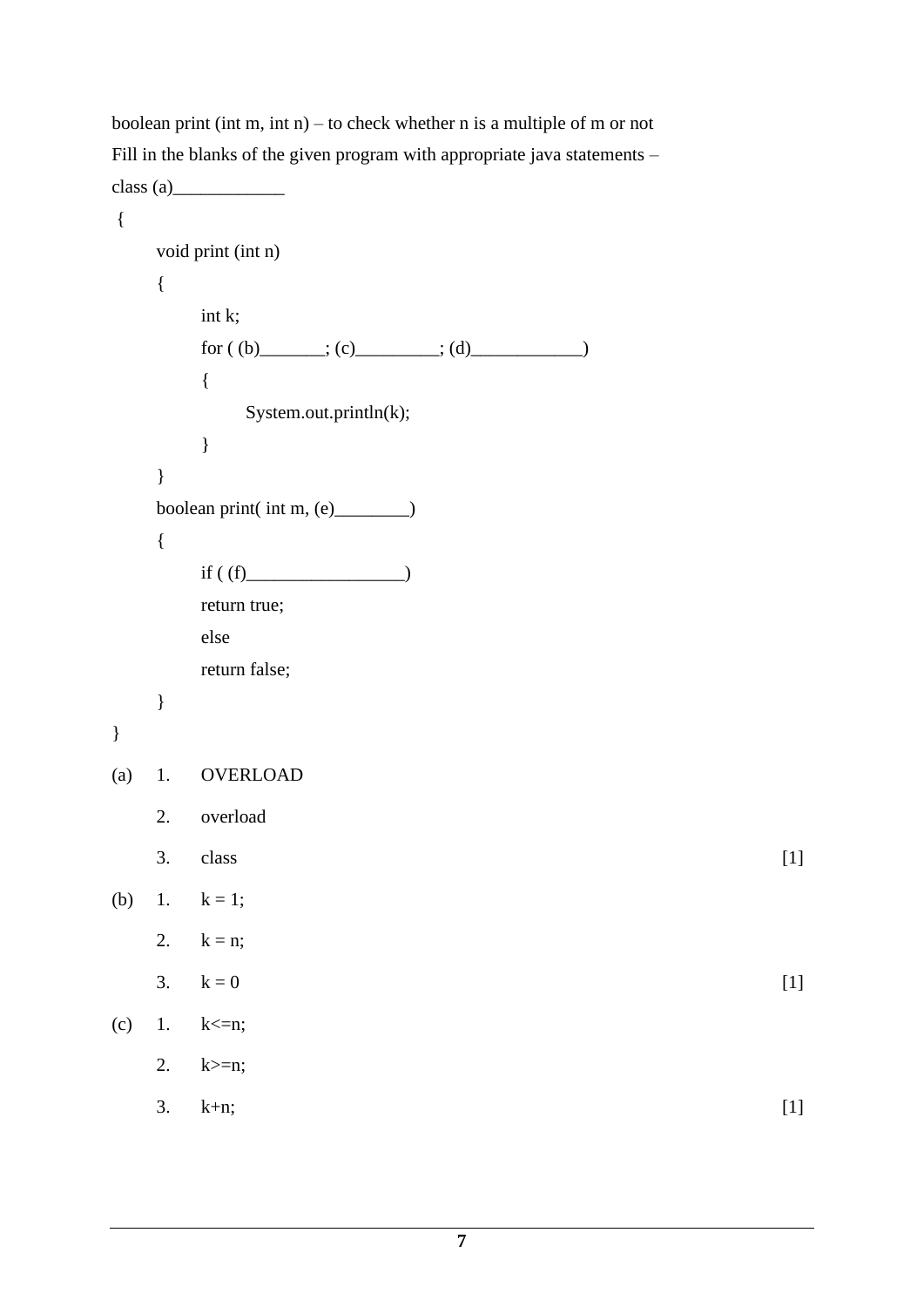| (d) | 1. | $k+2$            |       |
|-----|----|------------------|-------|
|     | 2. | $k+ = 5$         |       |
|     | 3. | $k++$            | $[1]$ |
| (e) | 1. | int n            |       |
|     | 2. | double n         |       |
|     | 3. | char n           | $[1]$ |
| (f) | 1. | if $(n\%m == 0)$ |       |
|     | 2. | if $(m\%n == 0)$ |       |
|     | 3. | if $(m/n==0)$    | $[1]$ |
|     |    |                  |       |

## **Question 8** :

The following program is based on the specification given below. Fill in the blanks with

appropriate java statements.

class name : telephone

member variables : int noc [ number of calls]

double bill [ telephone bill to be paid ]

String n [ name of the customer ]

Member methods :

void input  $()$  – to accept the data using the scanner class

void print $()$  – to print the details

void calculate () – to calculate the telephone bill as per the following criteria based on number

of calls

Number of calls Rate per call

First 100 calls free

Above 100 calls Rs.2.50

void main ( ) – to create an object of the class and invoke the functions of the class  $class (a)$ 

{ int noc; double bill ; String n;

Scanner ob = (b)  $\qquad \qquad$  Scanner(System.in);

void input( )

{ System.out.println("Enter Number of calls");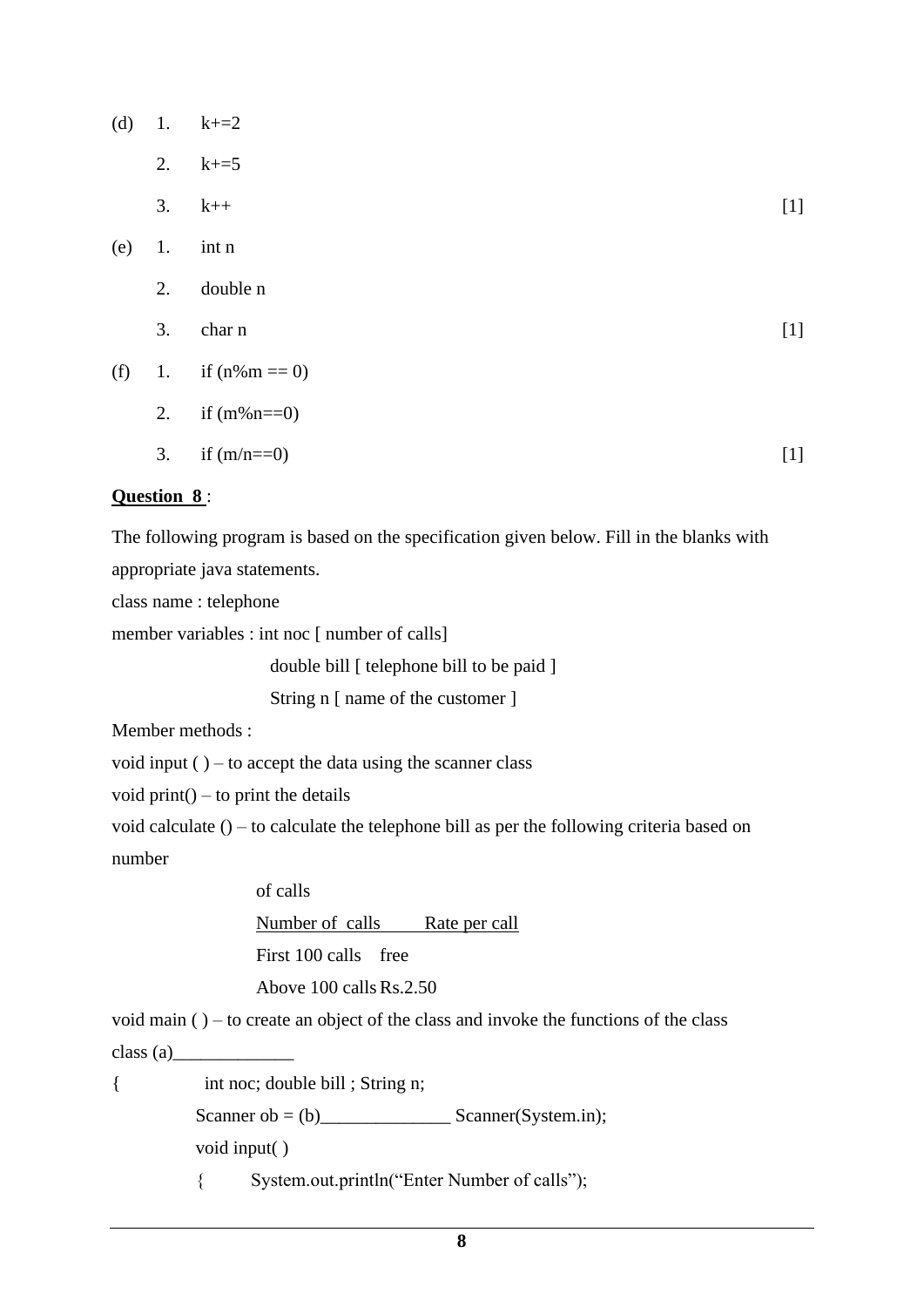```
noc = (c) ;
           System.out.println("Enter name ");
           n=ob.next();
       }
       void calculate()
      { if ( (d)bill =0;
           else
          \text{bill} = (e) ;
 }
       void print()
      { System.out.println("Name = "+n);
          System.out.println("Amount to be paid="+bill);
 }
        void main ()
       { telephone t = new telephone();
           t.input();
          (f) ;
           t.print();
        } 
    }
(a) 1. telephone 
   2. class 
   3. object [1]
(b) 1. old 
   2. new 
   3. void [1](c) 1. ob.nextDouble() 
   2. ob.nextLine() 
   3. ob.nextInt() [1]
```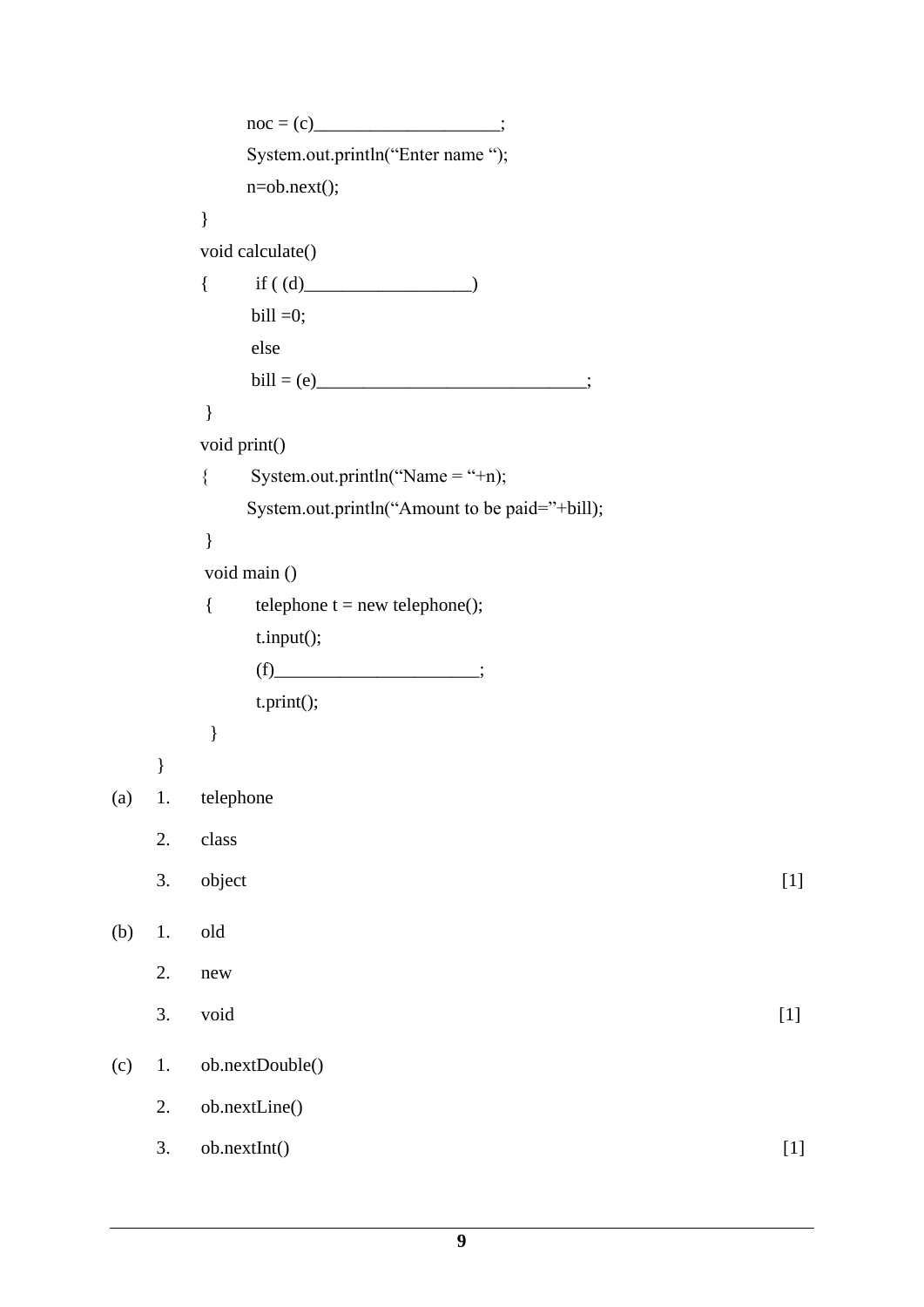- (d) 1.  $\text{noc} < 100$ 
	- 2.  $\text{noc} < 100$
	- 3.  $\text{noc} > 100$  [1]
- (e) 1. bill=0+(noc-100)\*2.50
	- 2. bill =  $(noc-100)*3.50$
	- 3. bill =  $\text{noc*2.50}$  [1]
- (f) 1. t.input()
	- 2. t.calculate() 3.  $\text{t.print}()$  [1]

The following program segment calculates the norm of a number, norm of a number is square root of sum of squares of all digits of the number.

Example:

The norm of 68 is 10

 $6 \times 6 + 8 \times 8 = 36 + 64 = 100$  square root of 100 is 10.

Fill in the blanks with appropriate java statements.

void norm ( int n)

```
{ int d, s =(a) \qquad;
   while ( (b) ) ){d = n\% 10;
      s = (c) ;
      n=n/10;
   }
   System.out.println("Norm = " + (d)_____________);
}
(a) 1. 0
   2. 0.0
   3. 1 [1]
```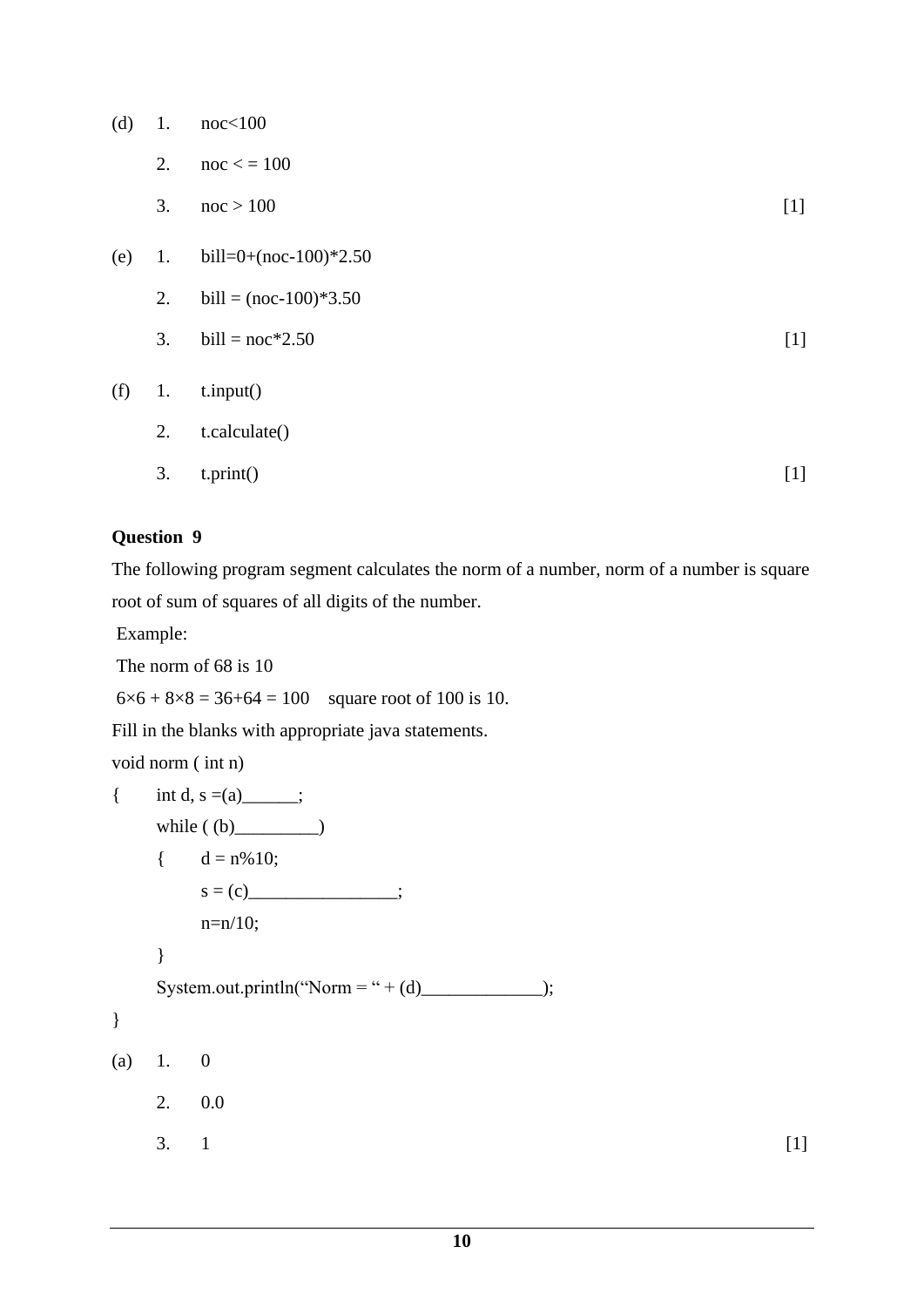| (b) | 1. | n>0                          |       |
|-----|----|------------------------------|-------|
|     | 2. | n<0                          |       |
|     | 3. | n>1                          | $[1]$ |
|     |    |                              |       |
| (c) | 1. | $s+d*d$                      |       |
|     | 2. | $s^{\ast}d{+}d$              |       |
|     | 3. | $s\!\!\ast\!\!s\!\!\:+\!\!d$ | $[1]$ |
|     |    |                              |       |
| (d) | 1. | Math.sqrt(s)                 |       |
|     | 2. | Math.SQRT(s)                 |       |
|     | 3. | Math.sqrt(n)                 | $[1]$ |

Read the paragraph given below and answer the questions given below:

## Case study 1

Decision control statements are used to check for condition and execute the statements based on the condition. The two decision control statements in java are if and switch, switch is also called as multiple branching statement. An if statement within another if statement is termed as Nested if Statement. Repetitive execution of a set of statements is termed as looping. The two types of looping statements are entry controlled and exit controlled loops. Both while and for are termed as entry-controlled loops. A for loop is used when the number of iterations is known. A while is used when the set of statements are executed as long as the condition is true, it is executed when the number of iterations are not known.

- (a) What are the two decision control statements in java? [1]
	- 1. if and switch
	- 2. for and while
	- 3. ternary and logical